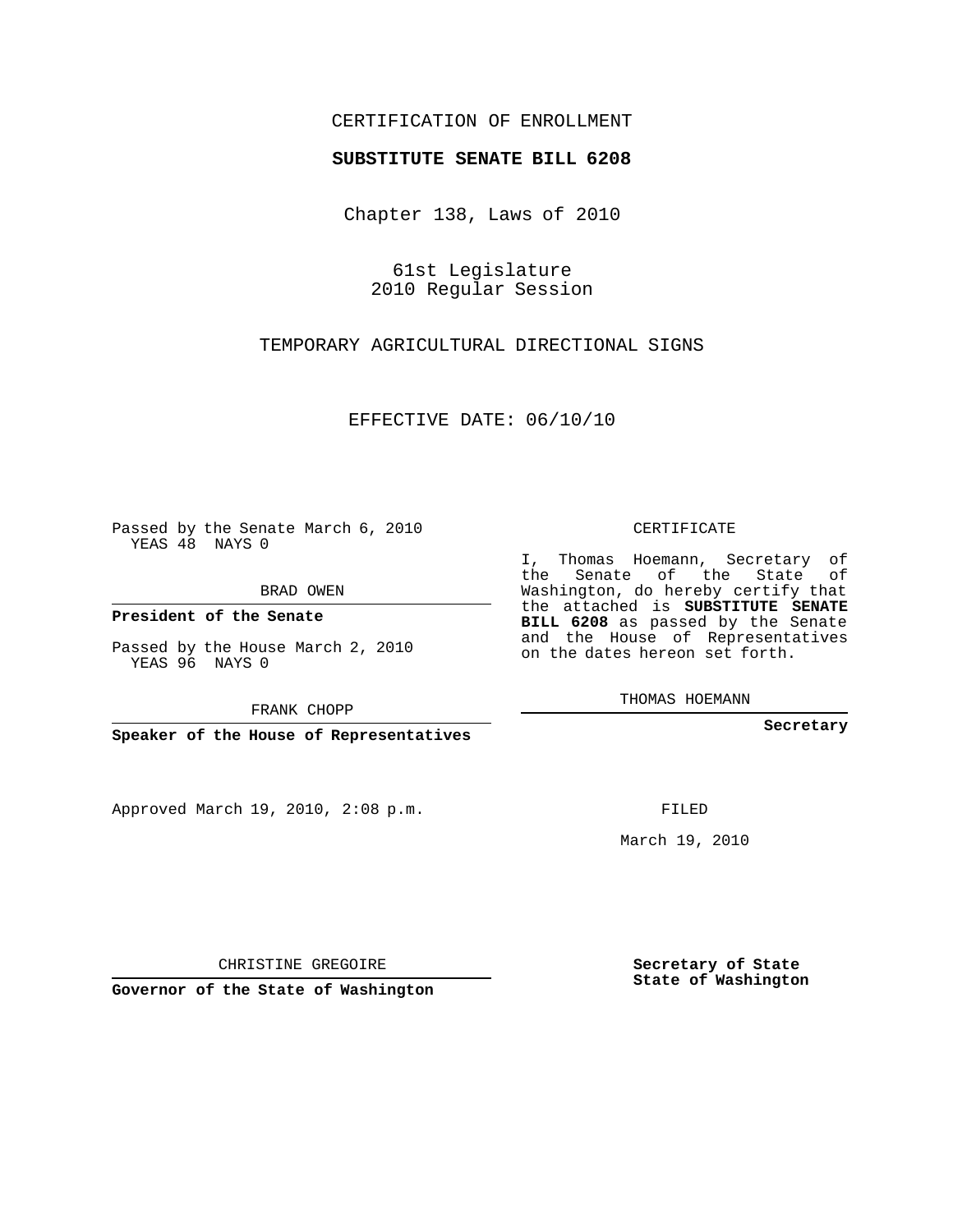## **SUBSTITUTE SENATE BILL 6208** \_\_\_\_\_\_\_\_\_\_\_\_\_\_\_\_\_\_\_\_\_\_\_\_\_\_\_\_\_\_\_\_\_\_\_\_\_\_\_\_\_\_\_\_\_

\_\_\_\_\_\_\_\_\_\_\_\_\_\_\_\_\_\_\_\_\_\_\_\_\_\_\_\_\_\_\_\_\_\_\_\_\_\_\_\_\_\_\_\_\_

AS AMENDED BY THE HOUSE

Passed Legislature - 2010 Regular Session

# **State of Washington 61st Legislature 2010 Regular Session**

**By** Senate Transportation (originally sponsored by Senators Haugen, Hatfield, and Shin)

READ FIRST TIME 01/20/10.

 AN ACT Relating to temporary agricultural directional signs; and amending RCW 47.42.020 and 47.42.120.

BE IT ENACTED BY THE LEGISLATURE OF THE STATE OF WASHINGTON:

 **Sec. 1.** RCW 47.42.020 and 2005 c 398 s 2 are each amended to read as follows:

 The definitions set forth in this section apply throughout this chapter.

 (1) "Department" means the Washington state department of transportation.

 (2) "Erect" means to construct, build, raise, assemble, place, affix, attach, create, paint, draw, or in any other way bring into being or establish.

 (3) "Interstate system" means any state highway which is or does become part of the national system of interstate and defense highways as described in section 103(d) of title 23, United States Code.

(4) "Maintain" means to allow to exist.

 (5) "Person" means this state or any public or private corporation, firm, partnership, association, as well as any individual or individuals.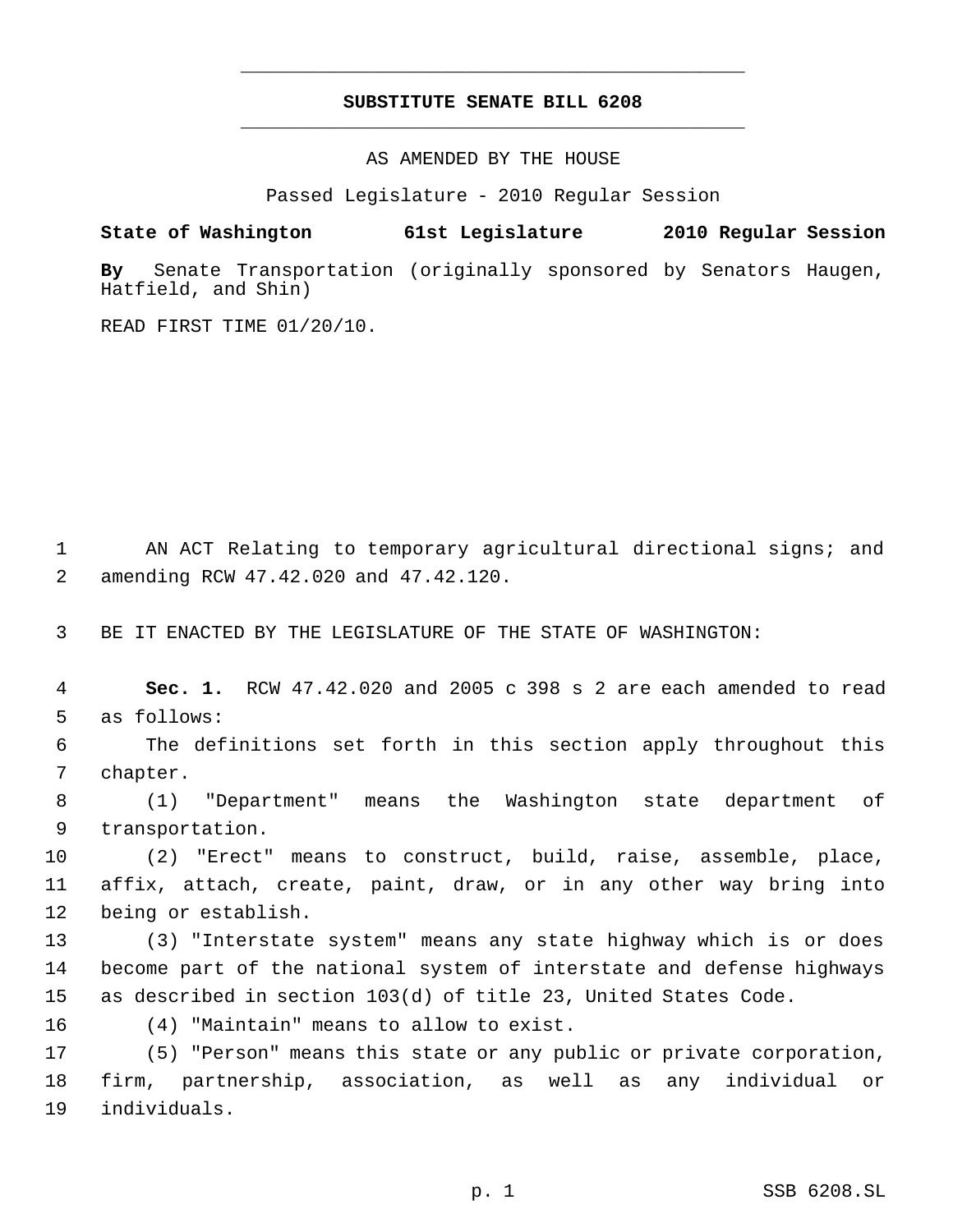(6) "Primary system" means any state highway which is or does become part of the federal-aid primary system as described in section 103(b) of title 23, United States Code.

 (7) "Scenic system" means (a) any state highway within any public park, federal forest area, public beach, public recreation area, or national monument, (b) any state highway or portion thereof outside the boundaries of any incorporated city or town designated by the legislature as a part of the scenic system, or (c) any state highway or portion thereof outside the boundaries of any incorporated city or town designated by the legislature as a part of the scenic and recreational highway system except for the sections of highways specifically excluded in RCW 47.42.025 or located within areas zoned by the governing county for predominantly commercial and industrial uses, and having development visible to the highway, as determined by the department.

 (8) "Sign" means any outdoor sign, display, device, figure, painting, drawing, message, placard, poster, billboard, or other thing that is designed, intended, or used to advertise or inform, any part of the advertising or informative contents of which is visible from any place on the main-traveled way of the interstate system or other state highway. "Sign" does not include a display authorized under RCW 47.36.030(3) promoting a local agency sponsored event that does not include advertising.

 (9) "Commercial and industrial areas" means any area zoned commercial or industrial by a county or municipal code, or if unzoned or zoned for general uses by a county or municipal code, that area occupied by three or more separate and distinct commercial or industrial activities, or any combination thereof, within a space of five hundred feet and the area within five hundred feet of such activities on both sides of the highway. The area shall be measured from the outer edges of the regularly used buildings, parking lots, or storage or processing areas of the commercial or industrial activity and not from the property lines of the parcels upon which the activities are located. Measurements shall be along or parallel to the edge of the main traveled way of the highway. The following shall not be considered commercial or industrial activities:

(a) Agricultural, forestry, grazing, farming, and related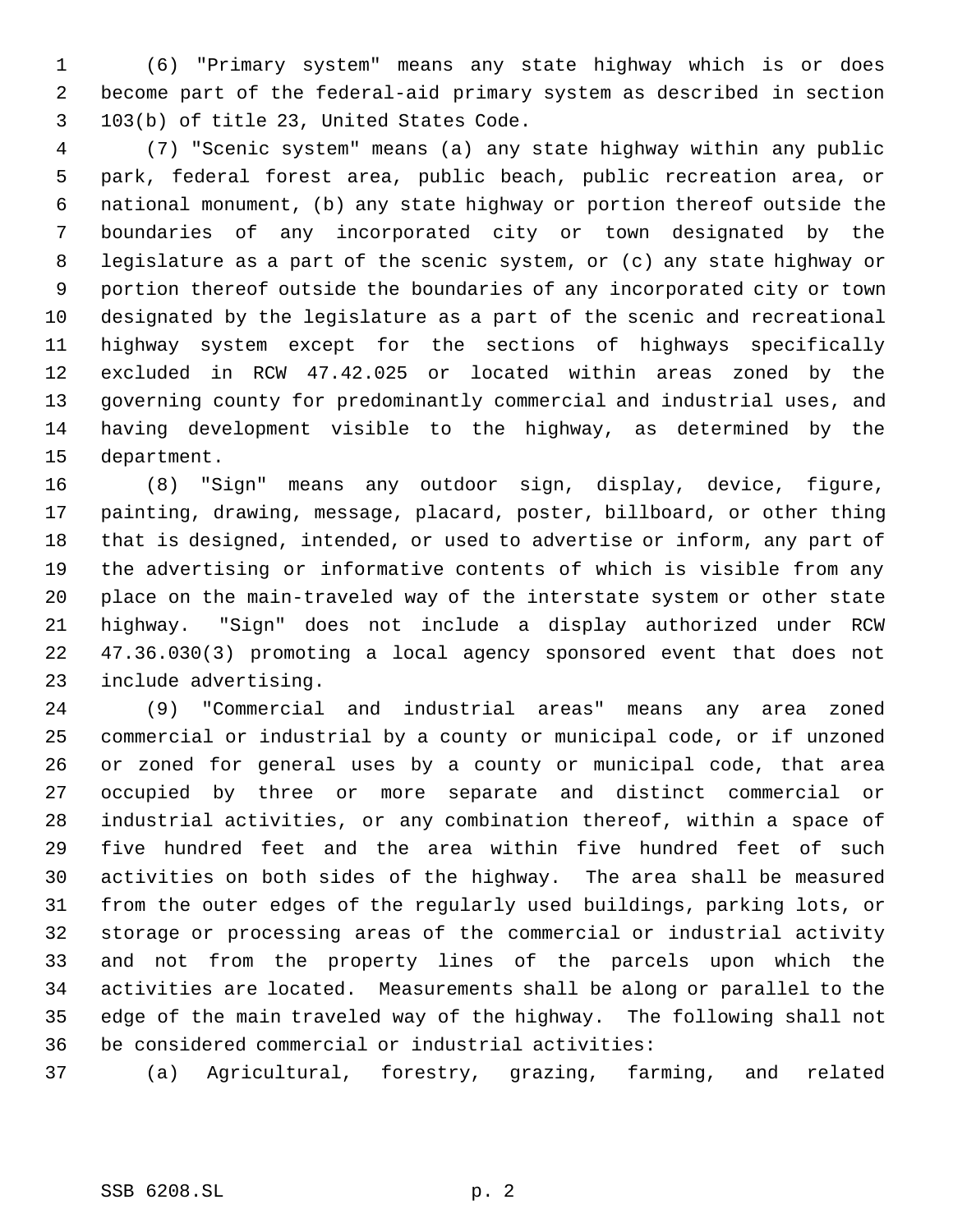activities, including, but not limited to, wayside fresh produce stands;

(b) Transient or temporary activities;

(c) Railroad tracks and minor sidings;

(d) Signs;

 (e) Activities more than six hundred and sixty feet from the nearest edge of the right-of-way;

 (f) Activities conducted in a building principally used as a residence.

 If any commercial or industrial activity that has been used in defining or delineating an unzoned area ceases to operate for a period of six continuous months, any signs located within the former unzoned area become nonconforming and shall not be maintained by any person.

 (10) "Roadside area information panel or display" means a panel or display located so as not to be readable from the main traveled way, erected in a safety rest area, scenic overlook, or similar roadside area, for providing motorists with information in the specific interest of the traveling public.

 (11) "Temporary agricultural directional sign" means a sign on 20 private property adjacent to a state highway right-of-way, or on a 21 state highway right-of-way, to provide directional information to places of business offering for sale seasonal agricultural products on the property where the sale is taking place.

 **Sec. 2.** RCW 47.42.120 and 1999 c 276 s 1 are each amended to read as follows:

 Notwithstanding any other provisions of this chapter, no sign except a sign of type 1 or 2 or those type 3 signs that advertise activities conducted upon the properties where the signs are located, may be erected or maintained without a permit issued by the department. Application for a permit shall be made to the department on forms furnished by it. The forms shall contain a statement that the owner or 32 lessee of the land in question has consented thereto. For type 8 signs (temporary agricultural directional signs), when the land in question 34 is owned by the department, the consent statement must be reviewed and, if the sign does not create a safety concern, be approved within ten 36 days of application by the department. The application shall be accompanied by a fee established by department rule to be deposited